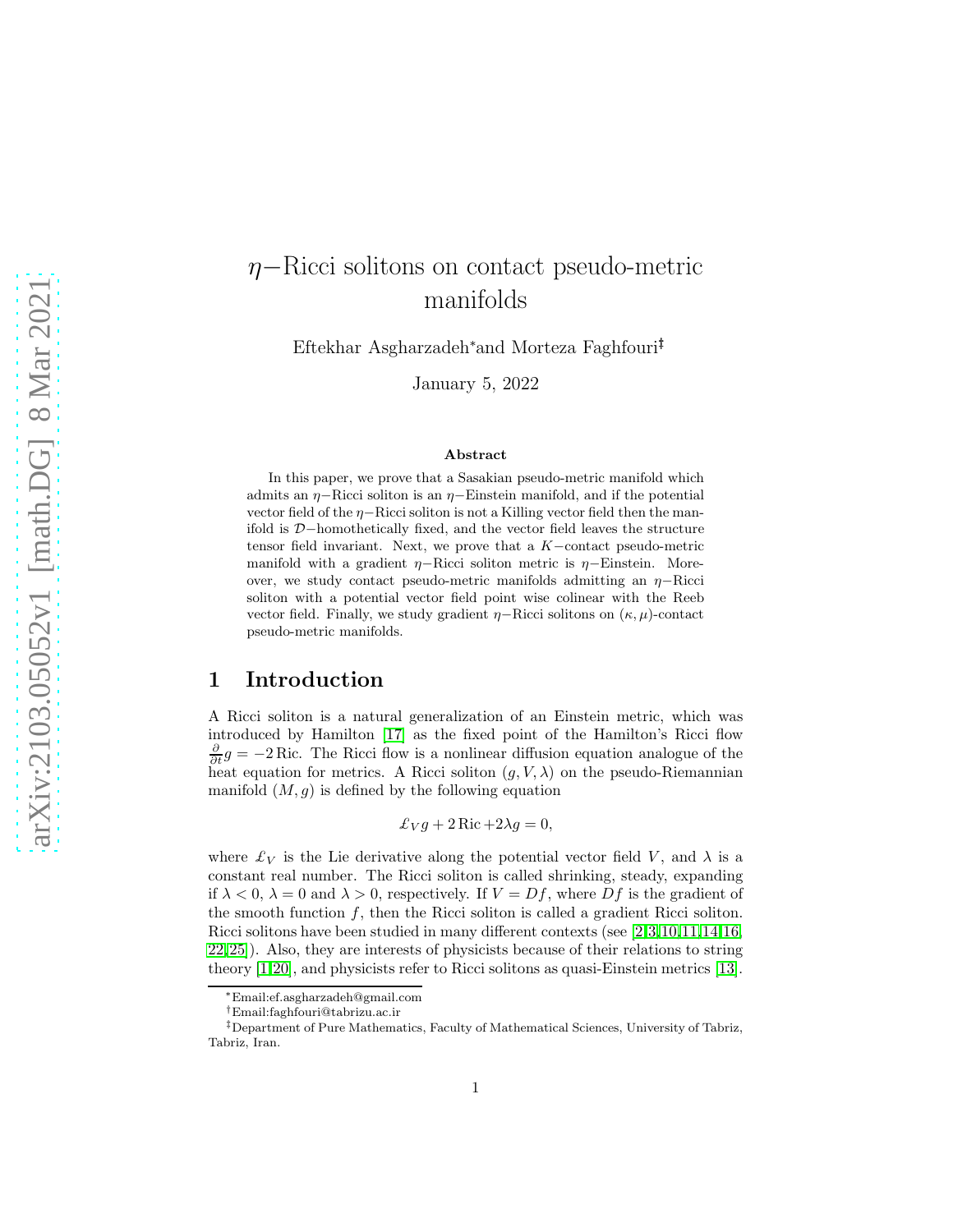The  $\eta$ −Ricci soliton notion, as a generalization of a Ricci soliton, was intro-duced by Cho and Kimura [\[9\]](#page-12-6). An  $\eta$ –Ricci soliton on a manifold M is a tuple  $(g, V, \lambda, \mu)$ , where g is a pseudo-Riemannian metric, V is the potential vector field, and  $\lambda$ ,  $\mu$  are constant real numbers satisfying

<span id="page-1-0"></span>
$$
\pounds_V g + 2 \operatorname{Ric} + 2\lambda g + 2\mu \eta \otimes \eta = 0, \tag{1}
$$

where  $\eta$  is a 1–form on M. Moreover, if  $V = Df$ , the  $\eta$ –Ricci soliton is called a gradient  $η$ -Ricci soliton and Eq[.1](#page-1-0) becomes

<span id="page-1-1"></span>
$$
\text{Hess } f + \text{Ric} + \lambda g + \mu \eta \otimes \eta = 0. \tag{2}
$$

The *η*−Ricci solitons have been studied in many different settings, Blaga studied η−Ricci solitons on para-Kenmotsu [\[4\]](#page-11-3) and Lorentzian para-Sasakian manifolds [\[5\]](#page-11-4). Devaraja and Venkatesha studied η−Ricci solitons on para-Sasakian manifolds [\[23\]](#page-13-3), etc.

Contact geometry is an odd-dimensional analogue of the symplectic geometry and has been studied in many different contexts (particularly) those related to physics. It has been used as a proper framework for classical thermodynamics [\[6,](#page-12-7)[27\]](#page-13-4), and as a geometrical approach to magnetic field [\[7\]](#page-12-8). Also, it was studied in relation with the Yang-Mills theory [\[19\]](#page-12-9), quantum mechanics [\[18\]](#page-12-10), gravitational waves [\[21\]](#page-13-5), etc. Studying contact structures with pseudo-Riemannian metrics was started by Takahashi in [\[26\]](#page-13-6), but he just studied the Sasakian case. Recently, Calvaruso and Perrone [\[8\]](#page-12-11) have studied a contact pseudo-metric manifold in the general case. Ghaffarzadeh and second author studied nullity conditions on the contact pseudo-metric manifolds and have introduced the " $(\kappa, \mu)$ –contact pseudo-metric manifold" notion [\[15\]](#page-12-12). The relevance for the general relativity of contact pseudo-metric manifolds was studied in [\[12\]](#page-12-13). All of these applications have motivated us to study  $\eta$ –Ricci solitons in the contact pseudo-Riemannian settings.

The present paper has been organized as follows. In Section 2, we recalled the contact pseudo-metric manifold notion and proved some lemmas that are used in the next sections. In Section 3, we studied  $\eta$ –Ricci solitons on Sasakian pseudo-metric manifolds and showed that a Sasakian pseudo-metric manifold, which admits an  $\eta$ –Ricci soliton, is an  $\eta$ –Einstein manifold and if the potential vector field of the  $η$ -Ricci soliton is not a Killing vector field, then the manifold is D−homothetically fixed, and presented an example for it. Moreover, we showed a K–contact pseudo-metric manifold which admits a gradient  $η$ –Ricci soliton is an  $\eta$ –Einstein manifold. Also, we studied an  $\eta$ –Ricci soliton that has a potential vector field colinear to the Reeb vector field on a contact pseudo-metric manifold and showed that the manifold is  $K$ -contact. In the last section, we studied gradient  $\eta$ –Ricci solitons on a  $(\kappa, \mu)$ –contact pseudo-metric manifold and obtained some conditions on the curvature tensor of the manifold.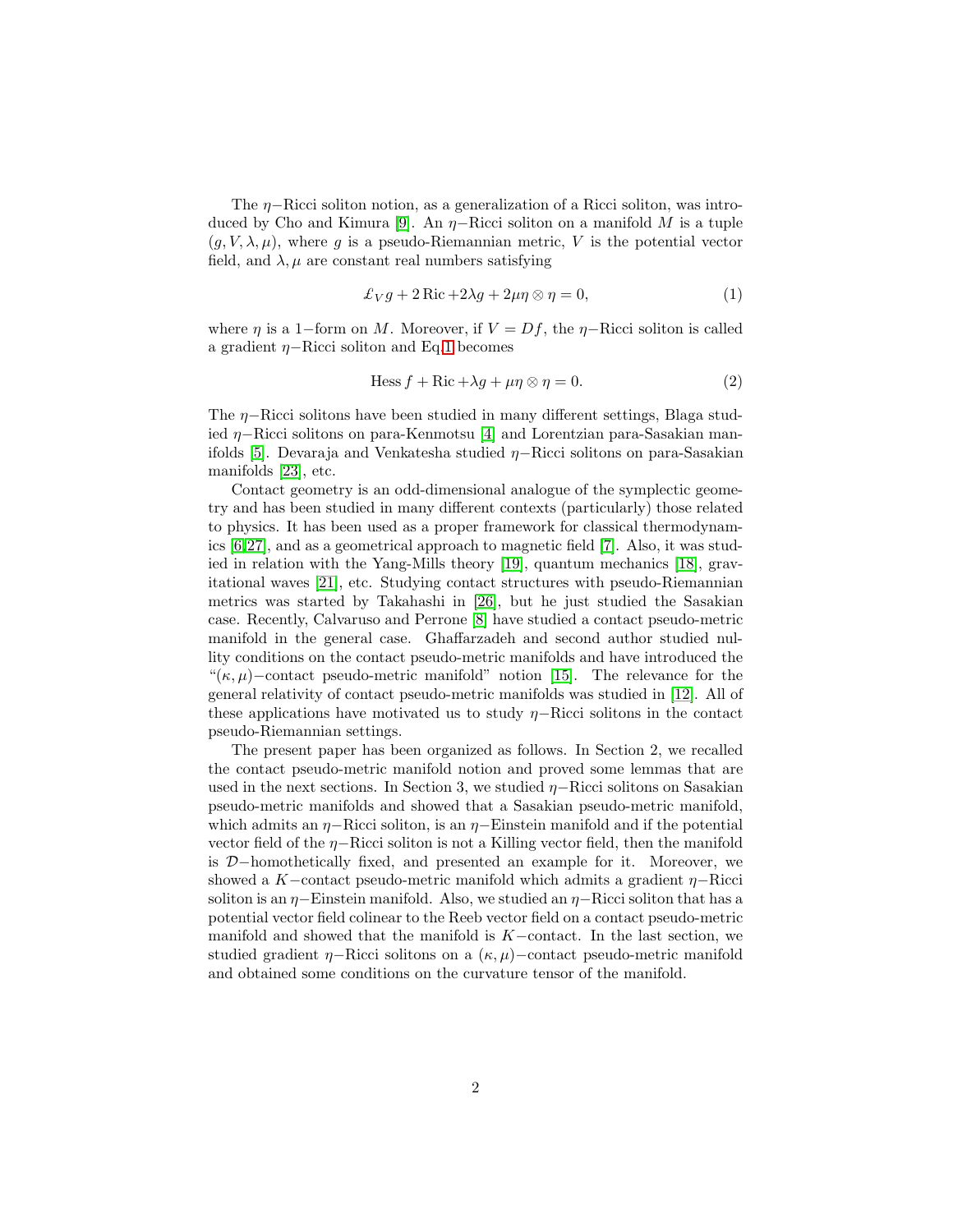### 2 Preliminaries

In this section, we recall some definitions and results needed in the rest of the paper.

A  $(2n + 1)$ -dimensional manifold M is called an almost contact pseudometric manifold, if there exists an almost contact pseudo-metric structure  $(\varphi, \xi, \eta, g)$ on M, where  $\varphi, \xi, \eta, g$  are a (1,1)–tensor field, a vector field, a 1-form and a compatible pseudo-Riemannian metric, respectively, which satisfy the following equations

<span id="page-2-3"></span>
$$
\eta(\xi) = 1, \quad \varphi^2(X) = -X + \eta(X)\xi,
$$
\n(3)

$$
g(\varphi X, \varphi Y) = g(X, Y) - \epsilon \eta(X)\eta(Y), \tag{4}
$$

where  $\epsilon = \pm 1$ , and X, Y are arbitrary vector fields. Using the above equations, we have

$$
\varphi\xi = 0, \quad \eta \circ \varphi = 0,
$$
  

$$
\eta(X) = \epsilon g(\xi, X), \quad g(\varphi X, Y) = -g(X, \varphi Y)
$$

and especially  $g(\xi, \xi) = \epsilon$ . Notice that the signature of the metric g is  $(2p +$  $1, 2n - 2p$ ) if  $\xi$  is a spacelike vector field  $(g(\xi, \xi) > 0)$ , and is  $(2p, 2n - 2p + 1)$ if  $\xi$  is a timelike vector field  $(g(\xi, \xi) < 0)$ .

The fundamental 2−form Φ of an almost contact pseudo-metric manifold  $(M, \varphi, \xi, \eta, g)$  is defined as  $\Phi(X, Y) = g(X, \varphi Y)$ , where  $X, Y \in \Gamma(M)$ . If

<span id="page-2-0"></span>
$$
g(X, \varphi Y) = (d\eta)(X, Y),\tag{5}
$$

then  $\eta$  is a contact form,  $(\varphi, \xi, \eta, g)$  is a contact pseudo-metric structure and M is called a contact pseudo-metric manifold.

Throughout this paper, we use  $R(X,Y) = [\nabla_X, \nabla_Y] - \nabla_{[X,Y]}$ , where  $X, Y \in$  $\Gamma(M)$ , as the Riemannian curvature tensor definition. In a contact pseudometric manifold  $(M, \varphi, \xi, \eta, g)$  the  $(1, 1)$ −tensor field  $\ell$  and  $h$  are defined by

$$
\ell X = R(X,\xi)\xi, \quad hX = \frac{1}{2}(\pounds_{\xi}\varphi)X.
$$

Also, notice the  $\ell$  and  $h$  are self-adjoint operators. In the contact pseudo-metric manifold  $(M, \varphi, \xi, \eta, g)$ , we have the following equations [\[8,](#page-12-11) [24\]](#page-13-7)

$$
trace(h) = trace(h\varphi) = 0,
$$
\n(6)

$$
\eta \circ h = 0, \quad \ell \xi = 0,\tag{7}
$$

$$
h\varphi = -\varphi h, \quad h\xi = 0,\tag{8}
$$

<span id="page-2-2"></span><span id="page-2-1"></span>
$$
\nabla_{\xi}\varphi = 0,\tag{9}
$$

$$
\nabla_X \xi = -\epsilon \varphi X - \varphi h X,\tag{10}
$$

$$
Ric(\xi, \xi) = 2n - trh^2,\tag{11}
$$

where  $X$  is an arbitrary vector field.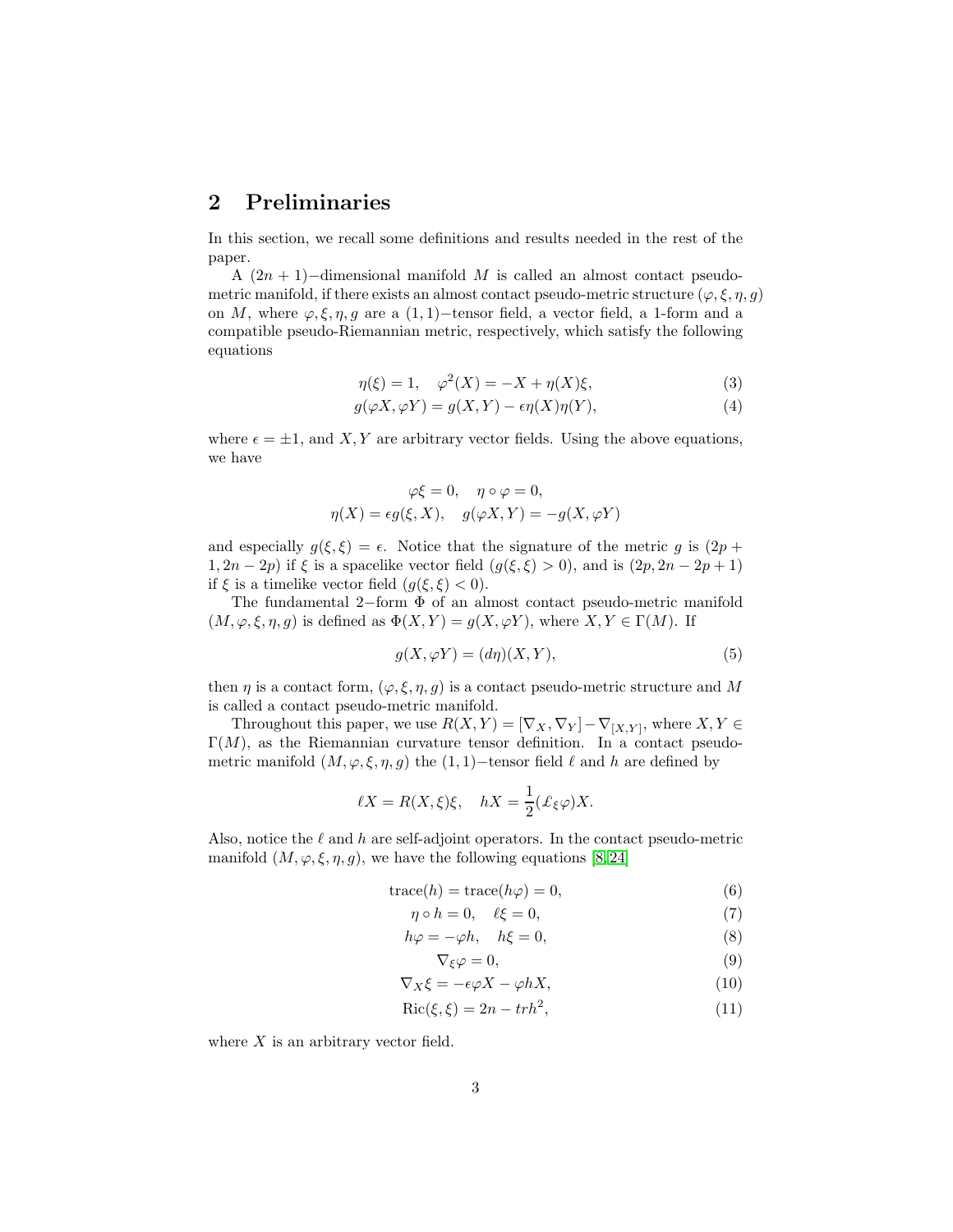A contact pseudo-metric manifold  $(M, \varphi, \xi, \eta, g)$  is a K-contact pseudometric manifold if  $\xi$  is a Killing vector field or equivalently  $h = 0$ . So, we have the following equations

<span id="page-3-1"></span><span id="page-3-0"></span>
$$
Q\xi = 2n\epsilon\xi,\tag{12}
$$

<span id="page-3-3"></span><span id="page-3-2"></span>
$$
\nabla_X \xi = -\epsilon \varphi X,\tag{13}
$$

where Q is the Ricci operator of the metric g and  $X \in \Gamma(M)$ .

<span id="page-3-5"></span>Lemma 2.1. Let  $(M, \varphi, \xi, \eta, g)$  be a  $(2n + 1)$ −dimensional K−contact pseudometric manifold, then

$$
(\nabla_X Q)\xi = -2n\varphi X + \epsilon Q\varphi X,\tag{14}
$$

$$
(\nabla_{\xi}Q)X = \epsilon(Q\varphi - \varphi Q)X,\tag{15}
$$

where  $X$  is an arbitrary vector field.

*Proof.* First, differentiating [12](#page-3-0) along an arbitrary vector field  $X$  and using [13,](#page-3-1) we obtain [14.](#page-3-2) Next Lie differentiating Ric, along  $\xi$ , we find

$$
(\mathcal{L}_{\xi} \operatorname{Ric})(X, Y) = g((\nabla_{\xi} Q)X + Q(\nabla_{x} \xi), Y) + g(QX, \nabla_{Y} \xi),
$$

where  $X, Y \in \Gamma(M)$ . Because  $\xi$  is a Killing vector field, so  $\mathcal{L}_{\xi}$  Ric = 0, using this and [13](#page-3-1) in the above equation give [15,](#page-3-3) and it completes the proof.  $\Box$ 

An almost contact pseudo-metric structure  $(\varphi, \xi, \eta, g)$  is called normal if  $[\varphi, \varphi] + 2d\eta \otimes \xi = 0$ . A normal contact pseudo-metric manifold is a Sasakian pseudo-metric manifold. A Sasakian pseudo-metric manifold is a K−contact pseudo-metric manifold, satisfying

$$
(\nabla_x \varphi)Y = g(X, Y)\xi - \epsilon \eta(Y)X,\tag{16}
$$

<span id="page-3-7"></span><span id="page-3-4"></span>
$$
R(X,Y)\xi = \eta(Y)X - \eta(X)Y,\tag{17}
$$

where  $X, Y \in \Gamma(M)$ .

<span id="page-3-6"></span>**Lemma 2.2.** Let  $(M, \varphi, \xi, \eta, g)$  be a Sasakian pseudo-metric manifold then  $Q\varphi = \varphi Q.$ 

Proof. First, calculating the curvature tensor by [16,](#page-3-4) we have

$$
R(X, Y, \varphi Z, W) + R(X, Y, Z, \varphi W) =
$$
  
\n
$$
\epsilon g(Z, \varphi Y)g(X, W) - \epsilon g(Z, \varphi X)g(Y, W)
$$
  
\n
$$
- \epsilon g(X, Z)g(\varphi Y, W) + \epsilon g(Y, Z)g(\varphi X, W),
$$

where  $X, Y, Z, W \in \Gamma(M)$  and  $R(X, Y, Z, W) = g(R(X, Y, Z), W)$ . Now, let  $X, Y, Z, W$  be orthogonal to  $\xi$ , then using the above equation, we have

$$
R(X, Y, Z, W) = R(\varphi X, \varphi Y, \varphi Z, \varphi W),
$$

and this gives

$$
Ric(X, \varphi Y) + Ric(\varphi X, Y) = 0,
$$

where  $X, Y$  are orthogonal vector fields. Using the last equation, we obtain  $Q\varphi = \varphi Q$ , completing the proof.  $\Box$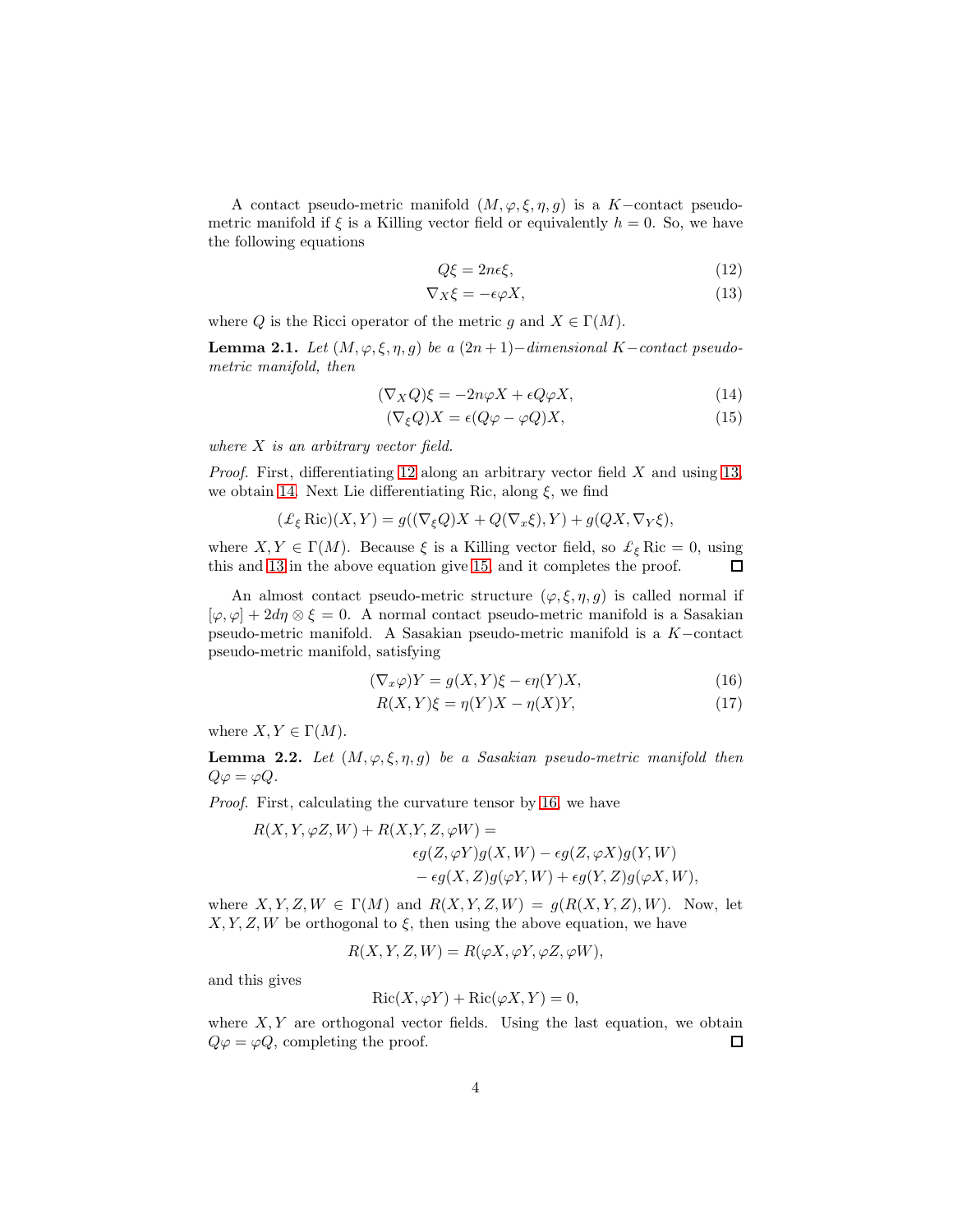A contact pseudo-metric manifold  $(M, \varphi, \xi, \eta, g)$  is called an  $\eta$ –Einstein manifold if the Ricci curvature is of the form Ric =  $ag + b\eta \otimes \eta$ , where a, b are smooth functions on the manifold M. If the manifold M is a  $K$ -contact pseudo-metric manifold with dimension greater than three, then  $a, b$  are constants.

Let  $(M, \varphi, \xi, \eta, g)$  be a contact pseudo-metric manifold, for any constant real number  $t \neq 0$ , is defined a contact pseudo-metric manifold  $(M, \tilde{\varphi}, \tilde{\xi}, \tilde{\eta}, \tilde{g})$ , where  $\tilde{\eta} = t\eta$ ,  $\tilde{\xi} = \frac{1}{t}\xi$ ,  $\tilde{\varphi} = \varphi$  and  $\tilde{g} = tg + \epsilon(t-1)\eta \otimes \eta$ . This transition is called a D−homothetic deformation and it preserves some basic properties such as being K−contact and, in particular being Sasakian. A D−homothetic deformation of an  $\eta$ –Einstein K–contact pseudo-metric manifold with Ric =  $ag + b\eta \otimes \eta$  is an  $\eta$ –Ricci K–contact pseudo-metric manifold such that  $\tilde{\text{Ric}} = (\frac{a-2\epsilon t+2\epsilon}{t})\tilde{g}$ +  $(2n - \tilde{a})\tilde{\eta} \otimes \tilde{\eta}$ , notice that when  $a = -2\epsilon$  then the Ricci tensor form is not changed. Thus, we have the following definition.

**Definition 1.** An  $\eta$ –Einstein K–contact pseudo-metric manifold with  $a = -2\epsilon$ is said to be D−homothetically fixed.

## 3 η−Ricci solitons on Sasakian pseudo-metric manifolds

In this section, we have studied  $η$ -Ricci solitons on Sasakian pseudo-metric manifolds.

<span id="page-4-4"></span>**Theorem 3.1.** Let  $(M, \varphi, \xi, \eta, g)$  be a  $(2n + 1)$ -dimensional Sasakian pseudometric manifold. If  $(q, V, \lambda, \mu)$  be an  $\eta$ -Ricci soliton on the manifold M, then M is an η−Einstein manifold and

$$
\operatorname{Ric} = (n\epsilon + \frac{\mu\epsilon - \lambda}{2})g + \left(\frac{n}{2}(\epsilon + 1) + \frac{\lambda}{4}(\epsilon + 1) + \frac{(\epsilon - 3)}{4}\mu\right)\eta \otimes \eta,\tag{18}
$$

<span id="page-4-3"></span><span id="page-4-2"></span>
$$
r = \frac{1}{4}\epsilon \left( \lambda - \mu + 8n^2 + (4\mu + 6)n \right) + \frac{1}{4}(-\lambda + \mu - 4\lambda n + 2n), \tag{19}
$$

where Ric and  $r$  are the Ricci tensor and the scalar curvature of the metric  $q$ , respectively.

Proof. Using [1](#page-1-0) in the following formula [\[28,](#page-13-8) p. 23]

$$
(\pounds_V \nabla_x g - \nabla_X \pounds_V g - \nabla_{[V,X]} g)(Y,Z) = -g((\pounds_V \nabla)(X,Y),Z) - g((\pounds_V \nabla)(X,Z),Y),
$$

where  $X, Y$  and  $Z$  are arbitrary vector fields, we find

<span id="page-4-0"></span>
$$
g((\mathcal{L}_V \nabla)(X, Y), Z) = (\nabla_Z (\text{Ric} + \mu \eta \otimes \eta))(X, Y) - (\nabla_X (\text{Ric} + \mu \eta \otimes \eta))(Y, Z) - (\nabla_Y (\text{Ric} + \mu \eta \otimes \eta))(Z, X), \quad \forall X, Y, Z \in \Gamma(M).
$$
\n(20)

Using lemma [2.1](#page-3-5) and lemma [2.2](#page-3-6) we obtain  $\nabla_{\xi}Q = 0$ . Substituting  $\xi$  for Y in [20,](#page-4-0) using the foregoing equation and lemma [2.1](#page-3-5) give

<span id="page-4-1"></span>
$$
(\pounds_V \nabla)(X,\xi) = (4n + 2\mu)\varphi X - 2\epsilon Q\varphi X, \qquad \forall X \in \Gamma(M). \tag{21}
$$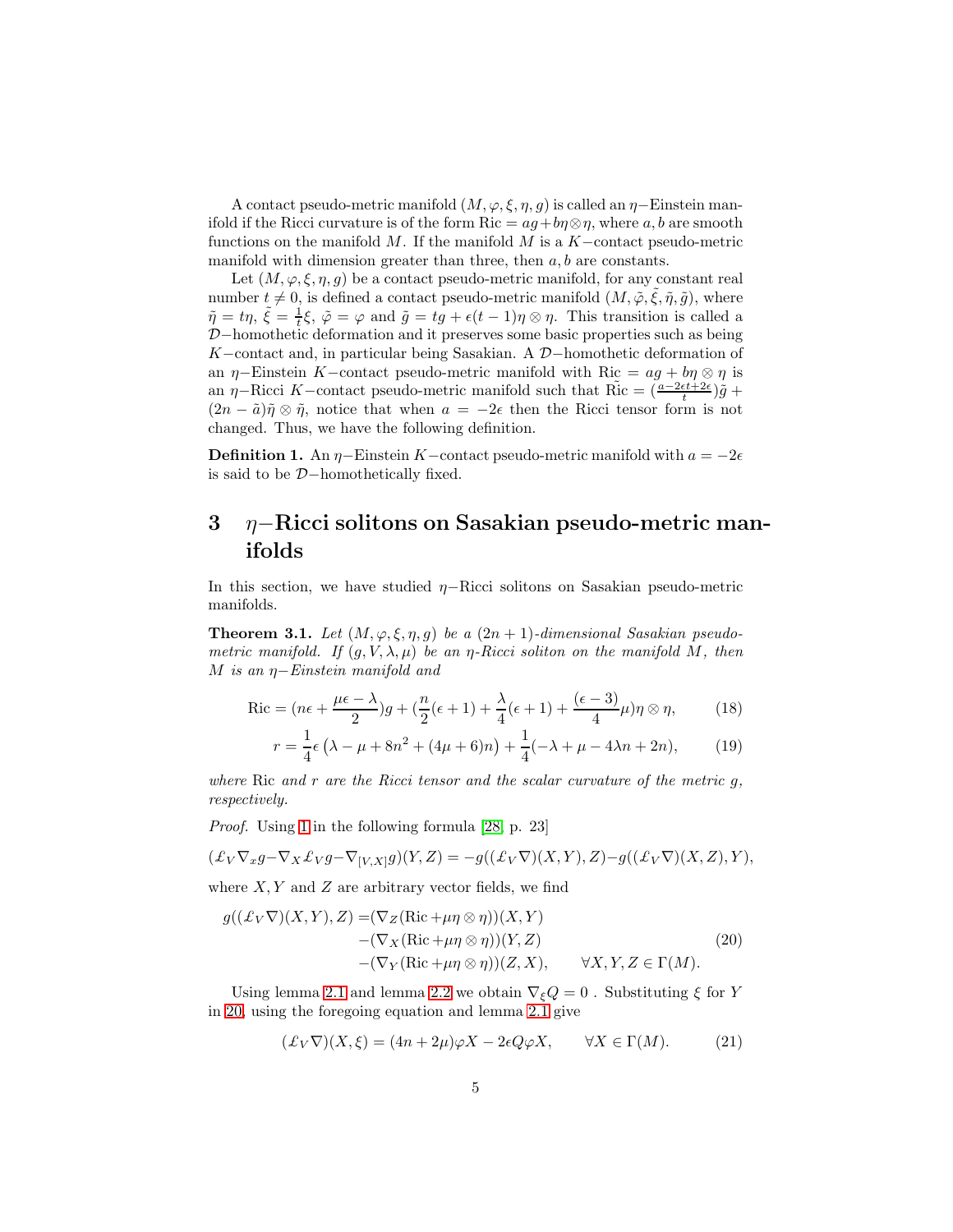Differentiating [21](#page-4-1) along an arbitrary vector field  $Y$  and using [16](#page-3-4) yield

<span id="page-5-0"></span>
$$
(\nabla_Y \mathcal{L}\nabla)(X,\xi) - \epsilon(\mathcal{L}_V\nabla)(X,\varphi Y) = 2\mu g(X,Y)\xi - (4n+2\mu)\epsilon \eta(X)Y - 2\epsilon(\nabla_Y Q)(\varphi X) + 2\eta(X)QY, \qquad \forall X,Y \in \Gamma(M).
$$
\n(22)

Using [22](#page-5-0) in the following commutative formula [\[28\]](#page-13-8)

<span id="page-5-4"></span>
$$
(\pounds_V R)(X,Y)Z = (\nabla_X \pounds_V \nabla)(Y,Z) - (\nabla_Y \pounds_V \nabla)(X,Z),\tag{23}
$$

where  $X, Y, Z$  are arbitrary vector fields, we find:

<span id="page-5-1"></span>
$$
(\pounds_V R)(X, Y) = 2\epsilon(\nabla_Y Q)\varphi X - 2\epsilon(\nabla_X Q)\varphi Y + 2\eta(Y)QX - 2\eta(X)QY + (4n + 2\mu)\epsilon\eta(X)Y - (4n + 2\mu)\epsilon\eta(Y)X + \epsilon(\pounds_V \nabla)(Y, \varphi X) - \epsilon(\pounds_V \nabla)(X, \varphi Y), \qquad \forall X, Y, Z \in \Gamma(M).
$$
\n(24)

Substituting  $\xi$  for Y in [24](#page-5-1) and using [21,](#page-4-1) we obtain

$$
(\pounds_V R)(X,\xi)\xi = 4QX - 4\epsilon(2n+\mu)X + 4\mu\epsilon\eta(X)\xi, \qquad \forall X \in \Gamma(M). \tag{25}
$$

Using [1,](#page-1-0) we have

$$
(\pounds_V g)(X,\xi) + (4n + 2\lambda\epsilon + 2\mu)\eta(X) = 0, \qquad \forall X \in \Gamma(M),
$$

and this equation yields

$$
\epsilon(\pounds_V \eta)(X) - g(X, \pounds_V \xi) + 2(2n + \lambda \epsilon + \mu)\eta(X) = 0, \tag{26}
$$

<span id="page-5-3"></span><span id="page-5-2"></span>
$$
\eta(\pounds_V \xi) = (2n\epsilon + \mu\epsilon + \lambda),\tag{27}
$$

where X is an arbitrary vector field. Next Lie-differentiating the formula  $R(X, \xi)\xi =$  $X - \eta(X)\xi$  along the vector field V and using [26,](#page-5-2) [27](#page-5-3) and [17,](#page-3-7) we have

$$
QX = \frac{(\epsilon - 1)}{4}((\pounds_V \eta)X)\xi + (n\epsilon + \frac{\mu\epsilon - \lambda}{2})X + (n + \frac{\lambda\epsilon + (1 - 2\epsilon)\mu}{2})\eta(X)\xi, (28)
$$

where  $X \in \Gamma(M)$ . Now using the foregoing equation and symmetry of the Ricci tensor, we deduce

$$
\frac{\epsilon(\epsilon-1)}{4}(\pounds_V \eta)X\eta(Y) = \frac{\epsilon(\epsilon-1)}{4}(\pounds_V \eta)Y\eta(X) \qquad \forall X, Y \in \Gamma(X).
$$

Using the above equation and [27,](#page-5-3) we find [18,](#page-4-2) and in turn it yields [19,](#page-4-3) completing the proof.  $\Box$ 

Theorem [3.1theorem.3.1](#page-4-4) imposes strong condition on the potential vector field of an η-Ricci soliton on a Sasakian pseudo-metric manifold. We need the following lemma to further study.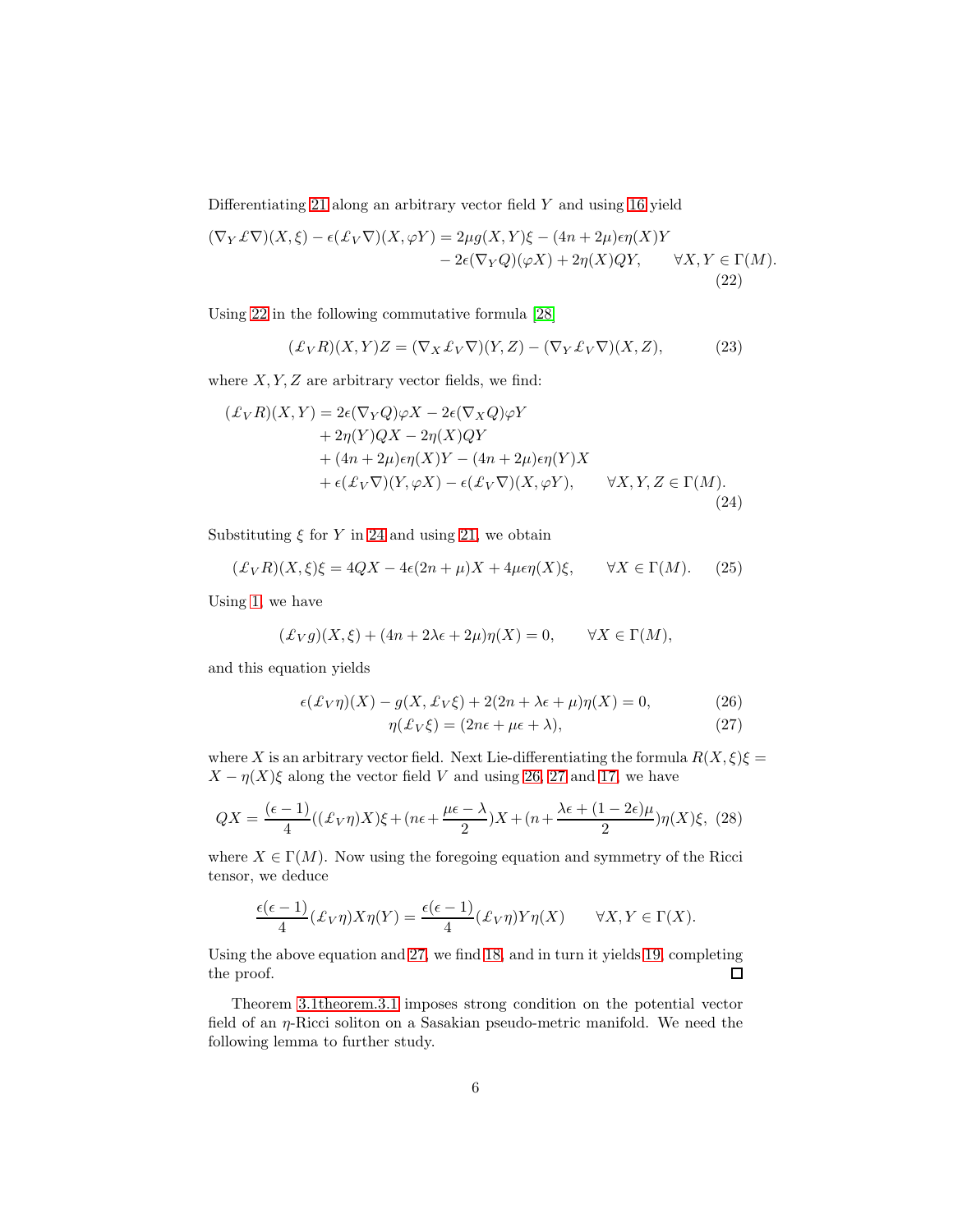<span id="page-6-1"></span>**Lemma 3.2.** Let  $(M, \varphi, \xi, \eta, g)$  be a  $(2n+1)$ -dimensional contact pseudo-metric manifold. If  $\text{Ric} = ag + b\eta \otimes \eta$ , where  $a, b \in \mathbf{R}$ , then

<span id="page-6-0"></span>
$$
Ric^{ij} Ric_{ij} + \lambda r + \mu(\epsilon a + b) = 0,
$$
\n(29)

where  $r$  is the scalar curvature of the metric  $q$ .

Proof. Using [1](#page-1-0) in the following formula [\[28\]](#page-13-8)

$$
\mathcal{L}_V \Gamma_{ij}^h = \frac{1}{2} g^{ht} \left( \nabla_j (\mathcal{L}_V g_{it}) + \nabla_i (\mathcal{L}_V g_{jt}) - \nabla_t (\mathcal{L}_V g_{ij}) \right),
$$

where  $\Gamma_{ij}^h$  are the Christoffel symbols of the metric g, we deduce

$$
\pounds_V \Gamma_{ij}^h = \nabla^h (\text{Ric}_{ij} + \mu \eta_i \eta_j) - \nabla_i (\text{Ric}_j^h + \mu \eta_j \eta^h) - \nabla_j (\text{Ric}_i^h + \mu \eta_i \eta^h).
$$

Next using the above equation in the following equation [\[28\]](#page-13-8)

$$
\pounds_V R_{kji}^h = \nabla_k (\pounds_V \Gamma_{ij}^h) - \nabla_j (\pounds_V \Gamma_{ki}^h).
$$

We obtain

$$
\mathcal{L}_{V} R_{kji}^{h} = \nabla_{k} \nabla^{h} (\text{Ric}_{ij} + \mu \eta_{i} \eta_{j}) - \nabla_{k} \nabla_{i} (\text{Ric}_{j}^{h} + \mu \eta_{j} \eta^{h})
$$
  
\n
$$
- \nabla_{k} \nabla_{j} (\text{Ric}_{i}^{h} + \mu \eta_{i} \eta^{h}) - \nabla_{j} \nabla^{h} (\text{Ric}_{ki} + \mu \eta_{k} \eta_{i})
$$
  
\n
$$
+ \nabla_{j} \nabla_{k} (\text{Ric}_{i}^{h} + \mu \eta_{i} \eta^{h}) + \nabla_{j} \nabla_{i} (\text{Ric}_{k}^{h} + \mu \eta_{k} \eta^{h}).
$$

The foregoing equation and the lemma's assumption yield

$$
\pounds_V \text{Ric}_{ji} = \nabla_h \nabla^h (\text{Ric}_{ij} + \mu \eta_i \eta_j) - \nabla_h \nabla_i (\text{Ric}_i^h + \mu \eta_j \eta^h) - \nabla_h \nabla_j (\text{Ric}_i^h + \mu \eta_i \eta^h).
$$

Eq[.1](#page-1-0) gives  $\mathcal{L}_V g^{ij} = 2 \text{Ric}^{ij} + 2\lambda g^{ij} + 2\mu \eta^i \eta^j$ , using this, [1](#page-1-0) and the above equation we obtain [29,](#page-6-0) and it completes the proof.  $\Box$ 

**Theorem 3.3.** Let  $(M, \varphi, \xi, \eta, g)$  be a Sasakian pseudo-metric manifold and let  $(g, V, \lambda, \mu)$  be an  $\eta$ -Ricci soliton on M.

- (a) If  $\xi$  is a timelike vector field then, V is a Killing vector field.
- (b) If  $\xi$  is a spacelike vector field and V is not a Killing vector field, then M is D−homothetically fixed and  $\mathcal{L}_V \varphi = 0$ .

*Proof.* In the case of (a), using [12,](#page-3-0) we find  $\lambda - \mu = 2n$ , this, [18](#page-4-2) and [1](#page-1-0) yield V is Killing.

In the case of (b), using lemma [3.2,](#page-6-1) we obtain  $(-\lambda+\mu+2n+4)(\lambda+\mu+2n) = 0$ . According to the theorem's assumption V is not a Killing vector field, so  $\lambda - \mu =$  $2n + 4$ , using this in [18,](#page-4-2) we deduce

<span id="page-6-2"></span>
$$
\text{Ric} = -2g + 2(n+1)\eta \otimes \eta,\tag{30}
$$

so M is D–homothetically fixed. Using the foregoing equation and [20,](#page-4-0) we obtain

$$
(\pounds_V \nabla)(Y, Z) = 2(2n + 2 + \mu)(\eta(Z)\varphi Y + \eta(Y)\varphi Z), \qquad \forall Y, Z \in \Gamma(M).
$$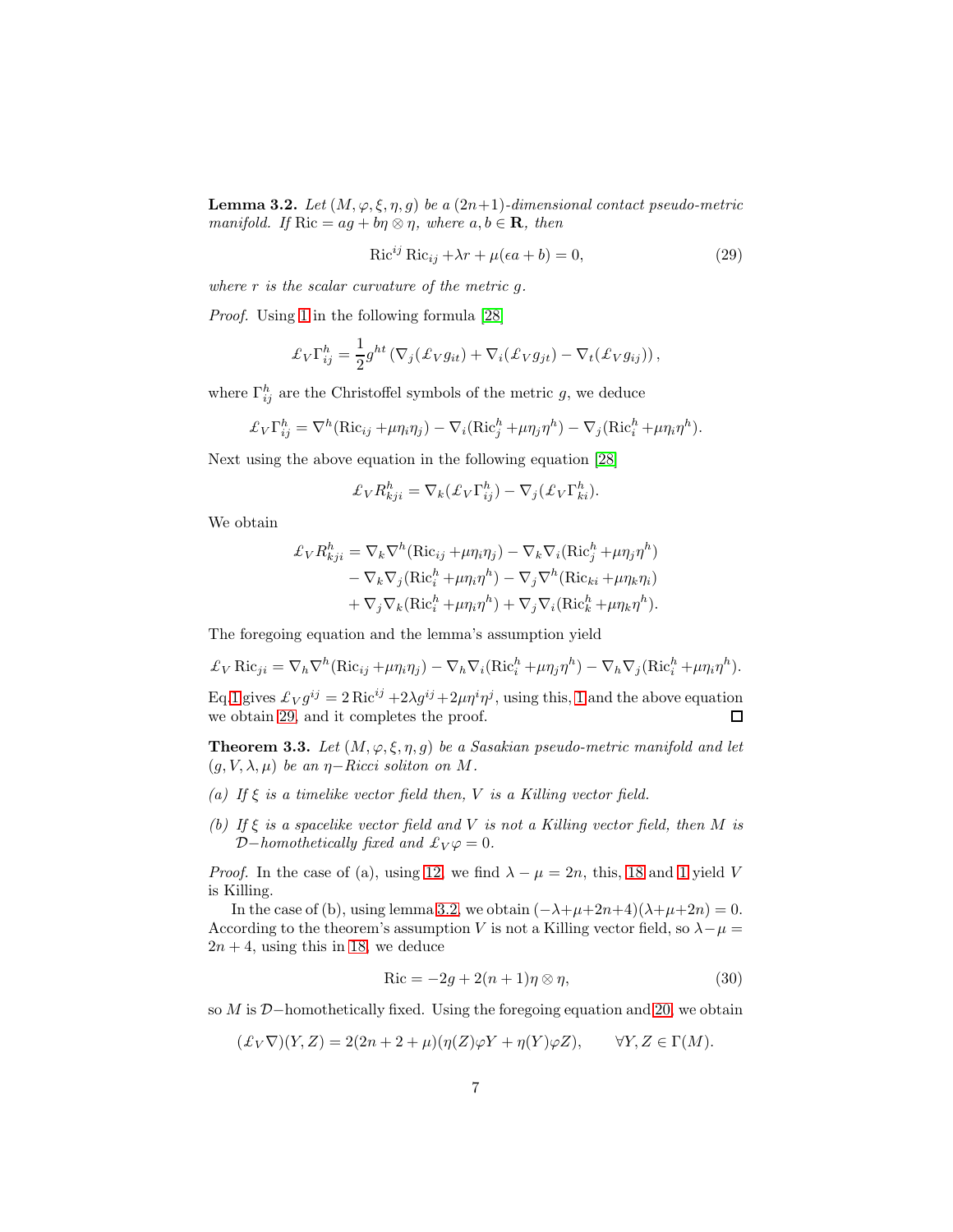Differentiating the above equation along an arbitrary vector field  $X$ , using [23,](#page-5-4) and contracting at  $X$ , we have

<span id="page-7-1"></span>
$$
(\pounds_V \text{Ric})(Y, Z) = 2(2n + 2 + \mu)(2g(Y, Z) - (4n + 2)\eta(Y)\eta(Z)), \tag{31}
$$

where  $Y, Z$  are arbitrary vector fields.

Next using [30](#page-6-2) in [1,](#page-1-0) we find

$$
(\mathcal{L}_V g)(Y, Z) = -(2n + \lambda + \mu)(g + \eta \otimes \eta)(Y, Z), \qquad \forall Y, Z \in \Gamma(M). \tag{32}
$$

Lie-differentiating [30](#page-6-2) along the vector field  $V$  gives us

<span id="page-7-0"></span>
$$
(\mathcal{L}_V \operatorname{Ric})(Y, Z) = 2(2n + \lambda + \mu)\{g(Y, Z) + \eta(Y)\eta(Z)\} +
$$
  
2(n+1)\{\eta(Z)(\mathcal{L}\_V\eta)Y + \eta(Y)(\mathcal{L}\_V\eta)Z\}, \quad \forall Z, Y \in \Gamma(M). (33)

Substituting  $\xi$  for Y in [33](#page-7-0) and [31,](#page-7-1) using [27,](#page-5-3) we obtain

$$
(\pounds_V \eta)Y = -2(2 + 2n + \mu)\eta(Y), \qquad \forall Y \in \Gamma(M). \tag{34}
$$

Operating the above equation by  $d$  and noticing the fact that  $d$  commutes with Lie-derivative we deduce

$$
(\pounds_V d\eta)(X, Y) = -2(2 + 2n + \mu)g(X, \varphi Y), \qquad \forall X, Y \in \Gamma(M).
$$

Lie-differentiating  $5$  along the vector field  $V$  and using the above equation, yield  $\mathcal{L}_V \varphi = 0$ , and it completes the proof. 口

**Example 1.** Consider  $\mathbb{R}^3$  with the standard coordinate system  $(x, y, z)$ . Let  $\xi = 2\frac{\partial}{\partial z}, \eta = \frac{1}{2}(-ydx + dz), \varphi(\frac{\partial}{\partial x}) = -\frac{\partial}{\partial y}, \varphi(\frac{\partial}{\partial y}) = \frac{\partial}{\partial x} + y\frac{\partial}{\partial z}$  and  $\varphi(\frac{\partial}{\partial z}) = 0$ . If  $g = \epsilon \eta \otimes \eta + \frac{1}{4}(dx^2 + dy^2)$ , then  $(M, \varphi, \xi, \eta, g)$  is a Sasakian pseudo-metric manifold. By direct calculation, we have Ric =  $-2\epsilon g + 4\eta \otimes \eta$ . Now, let V be a vector field defined by

$$
V = ((2 - 6\epsilon + (\epsilon - 1)\lambda + (1 - 2\epsilon)\mu)x\frac{\partial}{\partial x} + (2\epsilon - \lambda)y\frac{\partial}{\partial y} - (2 + \epsilon\lambda + \mu)z\frac{\partial}{\partial z}.
$$

If  $\xi$  be a spacelike vector field and  $\lambda - \mu = 6$  then  $(g, V, \lambda, \mu)$  is an  $\eta$ -Ricci soliton on M,  $\mathcal{L}_V \varphi = 0$  and V is not a Killing vector field. But if  $\xi$  is a timelike vector field then  $(g, V, \lambda, \mu)$  is an  $\eta$ –Ricci soliton on M iff V is a Killing vector field, and this condition is satisfied if  $\lambda = -2$  and  $\mu = -4$ .

**proposition 3.4.** Let  $(M, \varphi, \xi, \eta, q)$  be a K-contact pseudo-metric manifold. If  $(g, V, \lambda, \mu)$  is a gradient  $\eta$ -Ricci soliton on M then M is an  $\eta$ -Einstein manifold and Ric =  $-\lambda q - \mu \eta \otimes \eta$ , where  $-\epsilon \lambda - \mu = 2n$ .

Proof. First [2](#page-1-1) gives

<span id="page-7-2"></span>
$$
\nabla_X Df + QX + \lambda X + \epsilon \mu \eta(X)\xi = 0, \qquad \forall X \in \Gamma(M). \tag{35}
$$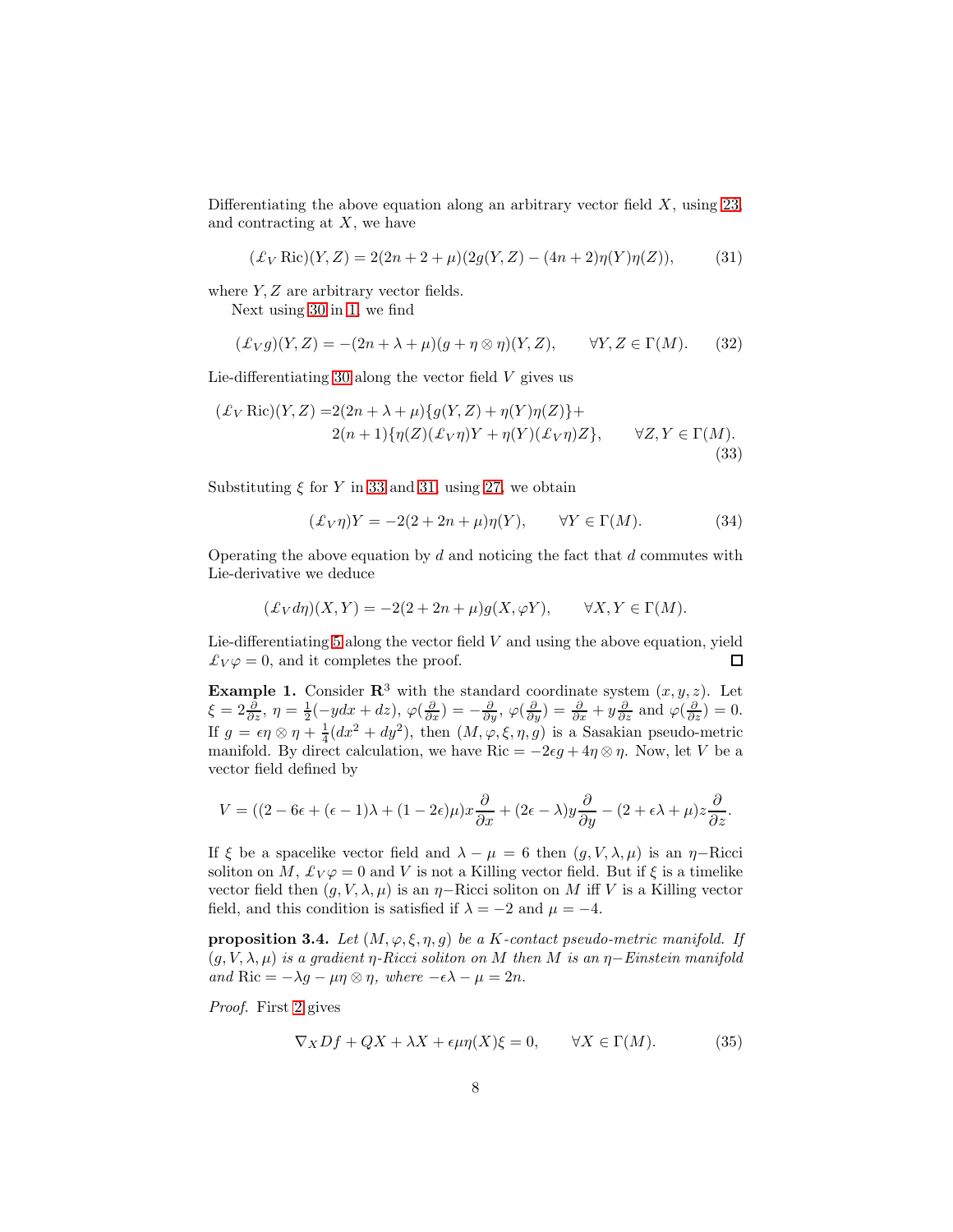Calculating  $R(X, Y)Df$  by the above equation, we deduce

<span id="page-8-3"></span>
$$
R(X,Y)Df = \epsilon \mu (\nabla_Y \eta) X\xi + \epsilon \mu \eta(X) \nabla_Y \xi + (\nabla_Y Q) X - \epsilon \mu (\nabla_X \eta) Y\xi - \epsilon \mu \eta(Y) \nabla_X \xi - (\nabla_X Q) Y, \qquad \forall X, Y \in \Gamma(M).
$$
\n(36)

Substituting  $\xi$  for Y in the last equation and using lemma [2.1theorem.2.1,](#page-3-5) we find

$$
R(X,\xi)Df = (\mu + 2n)\varphi X - \epsilon\varphi QX, \qquad X \in \Gamma(M).
$$

Scalar product of the above equation with  $\xi$  gives  $df = (\xi(f))\eta$ , operating d on this equation, we obtain  $d\eta \wedge (\xi(f)) + \eta \wedge d(\xi(f)) = 0$ , taking exterior product of the last equation with  $\eta$  and using  $\eta \wedge d\eta \neq 0$ , we have  $\xi(f) = 0$ , so f is a constant function. Next using this consequence in [35,](#page-7-2) we find Ric =  $-\lambda g - \mu \eta \otimes \eta$ and this gives  $-\epsilon \lambda - \mu = 2n$ , completing the proof.  $\Box$ 

One may ask, what will happen if the potential vector filed of an  $\eta$ -Ricci soliton on a contact pseudo-metric manifold  $(M, \varphi, \xi, \eta, g)$  is  $\xi$ , we have answered this question in the following theorem.

**Theorem 3.5.** Let  $(M, \varphi, \xi, \eta, g)$  be a contact pseudo-metric manifold, and let  $(g, \varphi, \lambda, \mu)$  be an  $\eta$ -Ricci soliton on the manifold M. If V is colinear with  $\xi$ and  $Q\varphi = \varphi Q$ , then M is an  $\eta$ -Einstein K-contact pseudo-metric manifold and Ric =  $-\lambda g - \mu \eta \otimes \eta$ , where  $-\epsilon \lambda - \mu = 2n$ .

*Proof.* Let  $V = f\xi$ , where f is a non-zero smooth function on the manifold M. Using this in [1,](#page-1-0) we have

<span id="page-8-0"></span>
$$
\epsilon X(f)\eta(Y) + \epsilon Y(F)\eta(X) - 2fg(\varphi hX, Y) + 2\operatorname{Ric}(X, Y) + 2\lambda g(X, Y) + 2\mu \eta(X)\eta(Y) = 0,
$$
\n(37)

for  $X, Y \in \Gamma(M)$ . Substituting  $\xi$  for Y in [37,](#page-8-0) we deduce

<span id="page-8-1"></span>
$$
\epsilon Df + 2Q\xi + (\xi(f) + 2\lambda + 2\epsilon\mu)\xi = 0.
$$
\n(38)

By assumption  $Q\varphi = \varphi Q$ , so  $\varphi Q\xi = 0$ , using this and [11,](#page-2-1) we have  $Q\xi =$  $\epsilon (2n - trh^2)\xi$ . Substituting this consequence in [38,](#page-8-1) we find

<span id="page-8-2"></span>
$$
\epsilon Df + (2\epsilon (2n - trh2) + \xi(f) + 2\lambda + 2\mu\epsilon)\xi = 0.
$$
 (39)

Next, substituting  $\xi$  for  $X, Y$  in [37,](#page-8-0) we obtain

$$
2n - trh2 = -\epsilon(\xi(f)) - \lambda \epsilon - \mu.
$$

The above equation and [39](#page-8-2) give  $Df = \epsilon(\xi(f))\xi$ , differentiating this equation along an arbitrary vector field  $X$  and using [10,](#page-2-2) we find

$$
g(\nabla_X(Df), Y) = X(\xi(f))\eta(Y) - \epsilon\xi(f)\{g(\epsilon\varphi X, Y) + g(\varphi hX, Y)\}, \quad \forall X, Y \in \Gamma(M).
$$

Using the above equation, [5](#page-2-0) and the known formula  $g(\nabla_X(Df), Y) = g(\nabla_Y(Df), X)$ , where  $X, Y \in \Gamma(M)$ , we deduce

$$
X(\xi(f))\eta(Y) - Y(\xi(f))\eta(X) = -2\xi(f)d\eta(X,Y), \qquad \forall X, Y \in \Gamma(M).
$$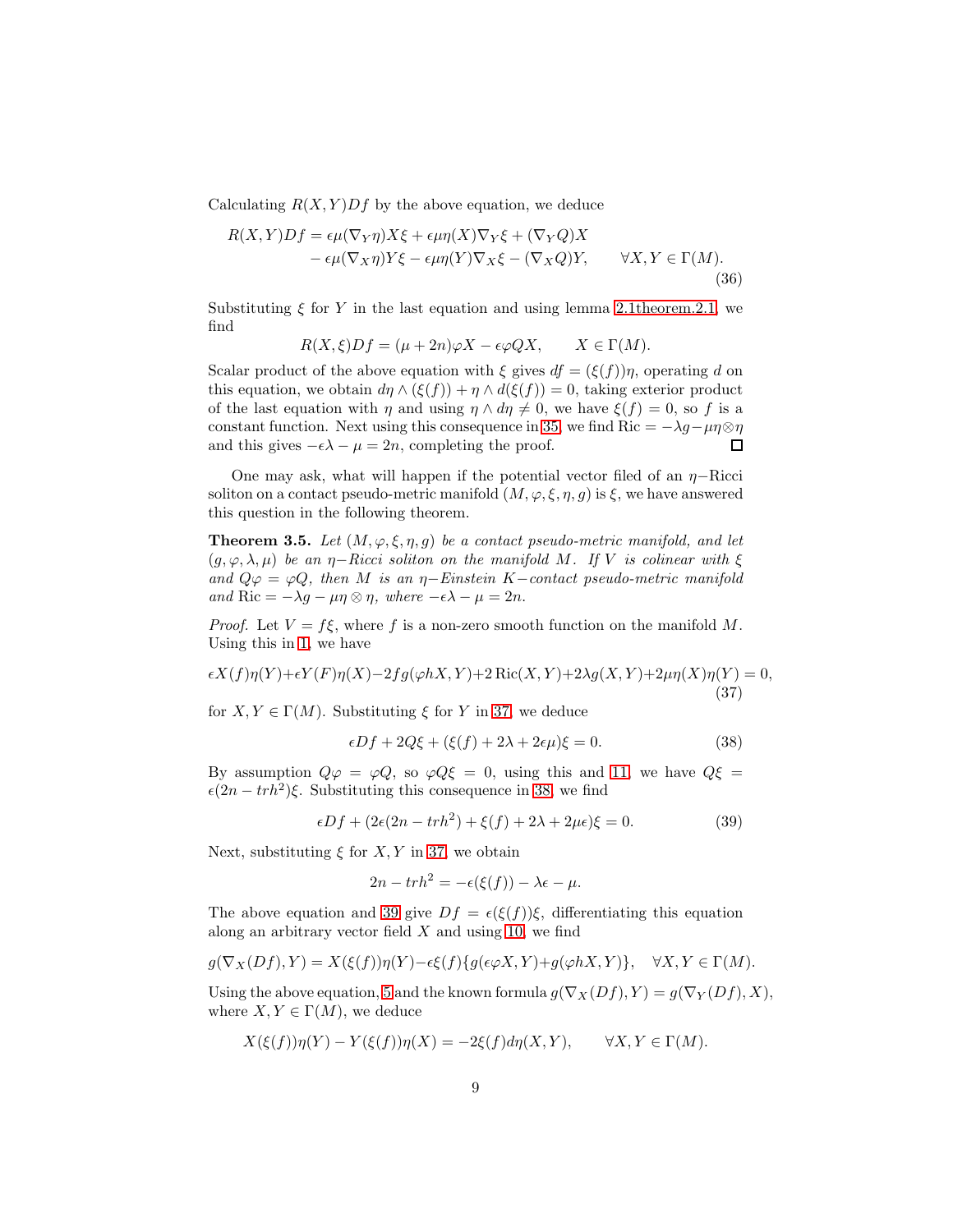Considering  $X, Y$  as arbitrary orthogonal vector fields to  $\xi$  in the above equation and noticing that  $d\eta \neq 0$ , we deduce  $X(f) = 0$ , so f is a constant function on the manifold  $M$ . Using this consequence in [37](#page-8-0) gives

<span id="page-9-0"></span>
$$
-f\varphi hX + QX + \lambda X + \epsilon \mu \eta(X)\xi = 0, \qquad \forall X \in \Gamma(M). \tag{40}
$$

Substituting  $\varphi X$  for X in the above equation, we find

<span id="page-9-1"></span>
$$
-f\varphi h\varphi X + QX + \lambda X = 0, \qquad \forall X \in \Gamma(M). \tag{41}
$$

Operating  $\varphi$  on [40](#page-9-0) and using  $\varphi h = -h\varphi$ , we have

$$
f\varphi h\varphi X + QX + \lambda X = 0, \qquad \forall X \in \Gamma(M). \tag{42}
$$

Using the above equation, [41,](#page-9-1) [3](#page-2-3) and  $Q\xi = (-\lambda - \mu \epsilon)\xi$ , we obtain:

$$
\mathrm{Ric} = -\mu \eta \otimes \eta - \lambda g.
$$

Using the above equation in [1](#page-1-0) gives  $\mathcal{L}_{\xi}g = 0$ , so M is a K-contact pseudometric manifold and  $-\epsilon\lambda - \mu = 2n$ , completing the proof. 口

# 4 η−Ricci solitons on (κ, µ)−contact pseudo-metric manifolds

Studying nullity conditions on manifolds is one of the interesting topics in differential geometry, specially in the context of contact pseudo-metric manifolds. In [\[15\]](#page-12-12), Ghaffarzadeh and second author introduced the notion of a  $(\kappa, \mu)$ –contact pseudo-metric manifold. According to them a contact pseudometric manifold  $(M, \varphi, \xi, \eta)$  is called a  $(\kappa, \mu)$ –contact pseudo-metric manifold if it satisfies

<span id="page-9-3"></span>
$$
R(X,Y)\xi = \epsilon \kappa(\eta(Y)X - \eta(X)Y) + \epsilon \mu(\eta(Y)hX - \eta(X)hY), \tag{43}
$$

where R is the Riemannian curvature tensor of M,  $\kappa$ ,  $\mu$  are constant real numbers, and X, Y are arbitrary vector fields. For a  $(\kappa, \mu)$  – contact pseudo-metric manifold we have the following formulas [\[15\]](#page-12-12)

$$
h^2 = (\epsilon \kappa - 1)\varphi^2,\tag{44}
$$

<span id="page-9-7"></span><span id="page-9-6"></span><span id="page-9-5"></span><span id="page-9-4"></span><span id="page-9-2"></span>
$$
Q\xi = 2n\kappa\xi,\tag{45}
$$

$$
(\nabla_{\xi}h) = -\epsilon \mu \varphi h,\tag{46}
$$

furthermore if  $\epsilon \kappa < 1$  then we have [\[15\]](#page-12-12)

$$
QX = \epsilon[2(n-1) - n\mu]X + (2(n-1) + \mu)hX + [2(1-n)\epsilon + 2n\kappa + n\epsilon\mu]\eta(X)\xi,
$$
\n(47)

$$
r = 2n(\kappa - 2\epsilon) + 2n^2\epsilon(2 - \mu),\tag{48}
$$

where  $X$  and  $r$  are, an arbitrary vector field and the scalar curvature of the manifold, respectively.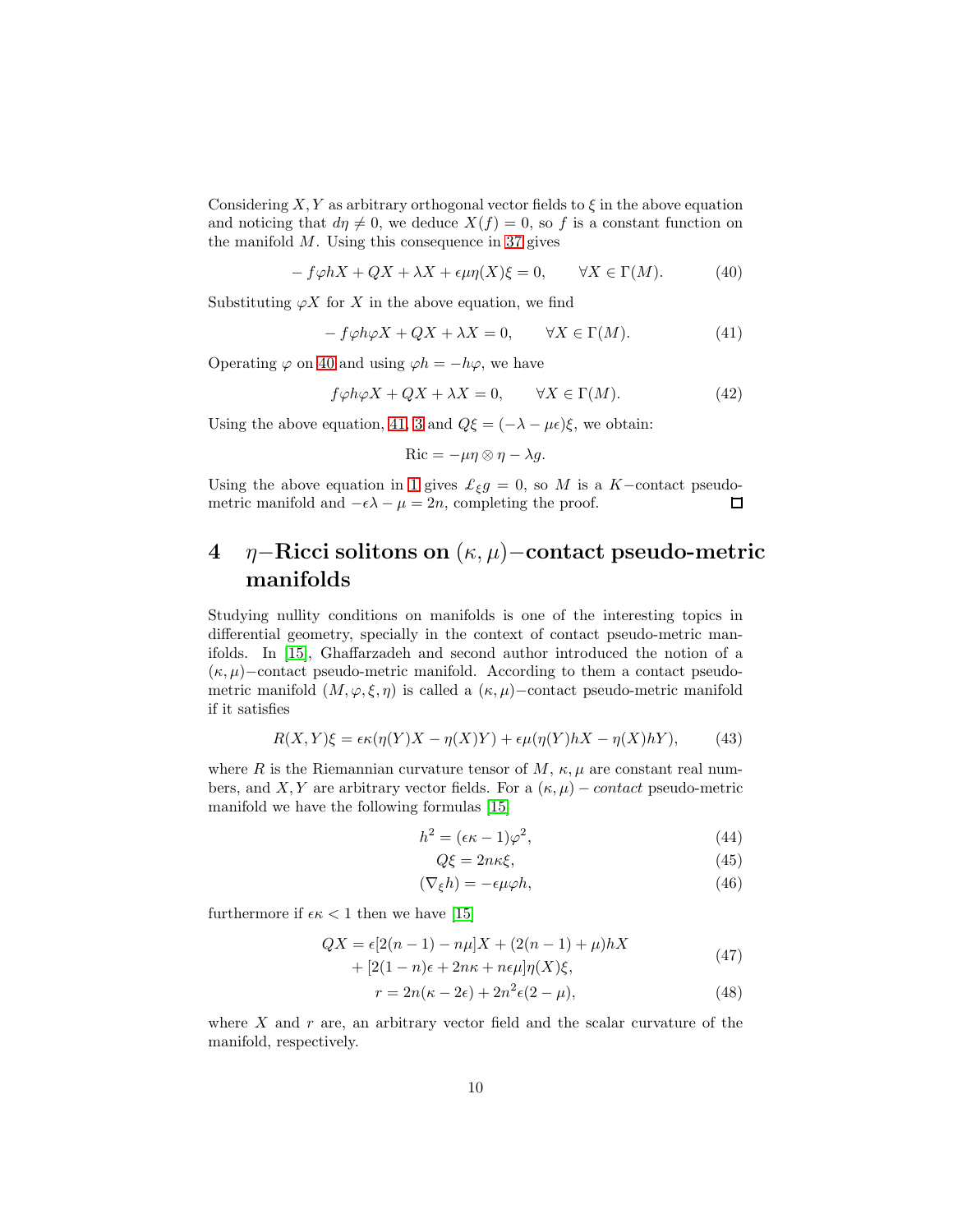Lemma 4.1. Let  $(M, \varphi, \xi, \eta, g)$  be a  $(\kappa, \mu)$ -contact pseudo-metric manifold, and let  $\epsilon \kappa < 1$ . If  $(g, V, \lambda, \tau)$  is a gradient  $\eta$ -Ricci soliton on the manifold M then

<span id="page-10-4"></span>
$$
\epsilon \kappa (-2 + \mu) = n\mu + \mu + \tau. \tag{49}
$$

*Proof.* Differentiating [45](#page-9-2) along an arbitrary vector field  $X$  and using [10,](#page-2-2) we deduce

<span id="page-10-0"></span>
$$
(\nabla_X Q)\xi = Q(\epsilon\varphi + \varphi h)X - 2n\kappa(\epsilon\varphi + \varphi h)X, \qquad \forall X \in \Gamma(M). \tag{50}
$$

Taking scalar product of [36](#page-8-3) and  $\xi$ , and using [50,](#page-10-0) we have

<span id="page-10-5"></span>
$$
g(R(X,Y)Df,\xi) = \epsilon g((Q\varphi + \varphi Q)Y, X) + g((Q\varphi h + h\varphi Q)Y, X)
$$
  
+ 
$$
(-4n\kappa\epsilon - 2\tau)g(\varphi Y, X), \quad \forall X, Y \in \Gamma(M).
$$
 (51)

Substituting  $\varphi X$  for X and  $\varphi Y$  for Y in [43](#page-9-3) give  $R(\varphi X, \varphi Y)\xi = 0$ , using this, [3](#page-2-3) and the above equation, we obtain

<span id="page-10-3"></span>
$$
\epsilon(\varphi Q + Q\varphi)X - (\varphi Qh + hQ\varphi)X + (-4n\kappa\epsilon - 2\tau)\varphi X = 0, \qquad (52)
$$

where X is an arbitrary vector field. Now, substituting  $\varphi X$  for X in [47,](#page-9-4) we have

<span id="page-10-2"></span>
$$
Q\varphi X = \epsilon[2(n-1) - n\mu]\varphi X + (2(n-1) + \mu)h\varphi X, \qquad \forall X \in \Gamma(M). \tag{53}
$$

Next, operating  $\varphi$  on [47,](#page-9-4) we obtain

<span id="page-10-1"></span>
$$
\varphi Qx = \epsilon [2(n-1) - n\mu]\varphi X + (2(n-1) + \mu)\varphi hX, \qquad \forall X \in \Gamma(M). \tag{54}
$$

Substituting  $hX$  for X in [54,](#page-10-1) using [44](#page-9-5) and [3](#page-2-3) give

$$
\varphi QhX = \epsilon[2(n-1) - n\mu]\varphi hX - (\epsilon \kappa - 1)(2(n-1) + \mu)\varphi X, \qquad X \in \Gamma(M). \tag{55}
$$

Operating  $h$  on [53,](#page-10-2) using [44](#page-9-5) and [3,](#page-2-3) we have

$$
hQ\varphi X = \epsilon[2(n-1) - n\mu]h\varphi X - (\epsilon \kappa - 1)(2(n-1) + \mu)\varphi X, \qquad X \in \Gamma(M). \tag{56}
$$

Using the last four equations in [52](#page-10-3) and  $h\varphi = -\varphi h$  give [49,](#page-10-4) completing the proof.  $\Box$ 

**Theorem 4.2.** Let  $(M, \varphi, \xi, \eta, g)$  be a  $(\kappa, \mu)$ -contact pseudo-metric manifold and let  $\epsilon \kappa$  < 1. If  $(g, V, \lambda, \tau)$  is a gradient  $\eta$ -Ricci soliton on M, then  $\mu$  =  $0, \tau = -2\epsilon\kappa$ , or Ric =  $-\lambda g - \tau\eta \otimes \eta$  and  $\mu = 2 - 2n, \tau = 2n(-\frac{1}{n} + n - \epsilon\kappa)$ .

*Proof.* First, substituting  $\xi$  for X in [51,](#page-10-5) using [43](#page-9-3) and [45,](#page-9-2) we have

$$
\kappa(\xi(f)\xi - \epsilon Df) - \epsilon \mu h Df = 0.
$$

Differentiating the above equation along vector field  $\xi$  and using [46,](#page-9-6) we have

$$
\kappa \xi(\xi(f))\xi + \epsilon \kappa (2n\kappa + \lambda + \tau \epsilon)\xi + (\epsilon \mu)^2 \varphi h Df = 0.
$$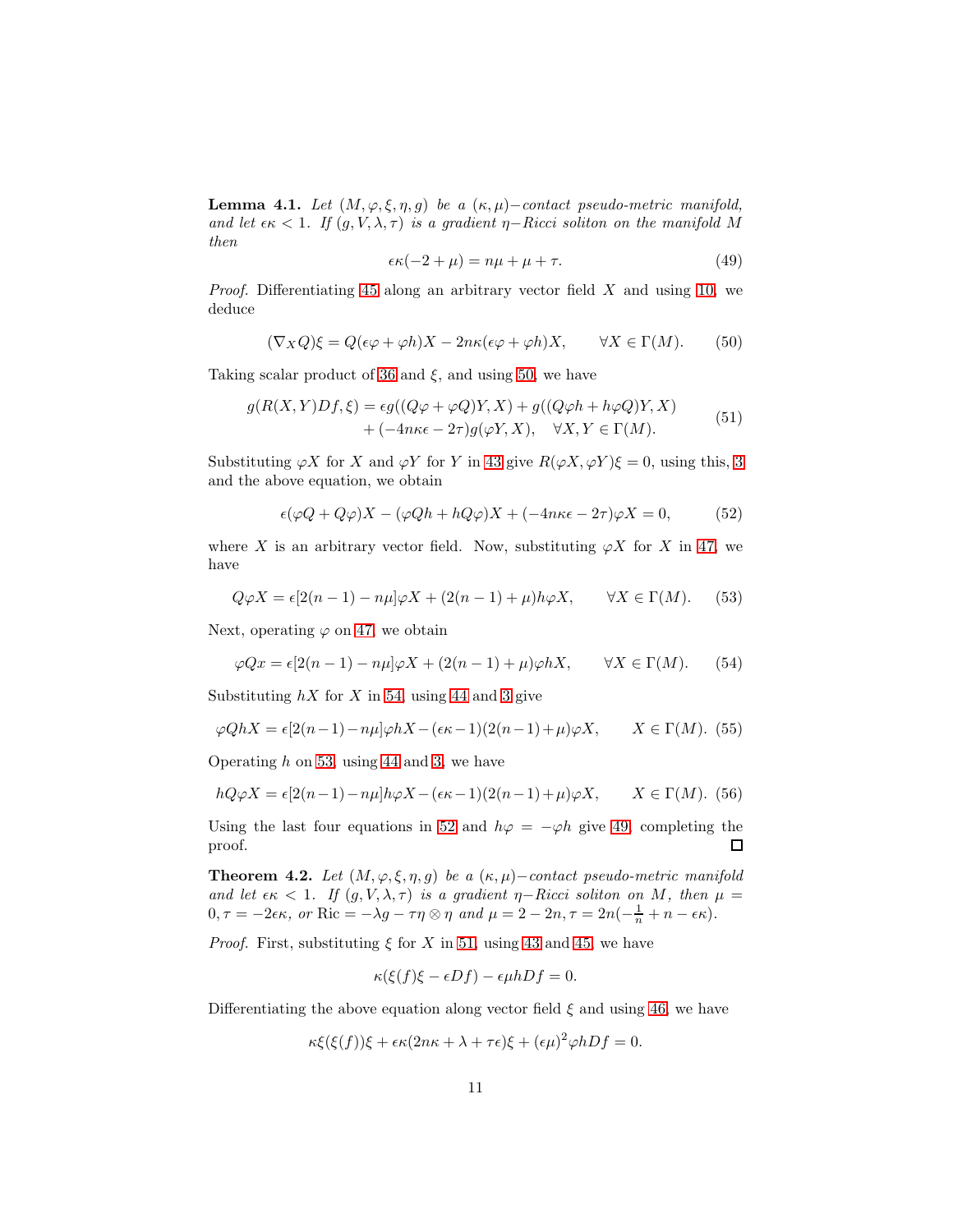Now, operating  $\varphi$  on the last equation we find  $\mu^2 h Df = 0$ , taking h from this and using [44,](#page-9-5) we obtain

$$
\mu^2(\epsilon \kappa - 1)(-Df + \eta(Df)\xi) = 0.
$$

Examining the above equation we have either, i) $\mu = 0$  or ii) $\mu \neq 0$ .

In the case i), using [49,](#page-10-4) we obtain  $\tau = -2\epsilon\kappa$ . In the case ii), we have  $Df = \eta(Df)\xi$ , differentiating this along arbitrary vector field X and using [10,](#page-2-2) we have

$$
g(\nabla_X Df, Y) = X(\xi(f))\eta(Y) - \xi(f)g(\varphi X, Y) - \epsilon\xi(f)f(\varphi hX, Y),
$$

where X, Y are arbitrary vector fields. Using the above equation and  $g(\nabla_X Df, Y) =$  $g(\nabla_Y Df, X)$ , we find

$$
X(\xi(f))\eta(Y) - Y(\xi(f))\eta(X) + 2\xi(f)d\eta(X,Y) = 0, \qquad \forall X, Y \in \Gamma(M).
$$

Substituting  $\varphi X$  for X and  $\varphi Y$  for Y, and noticing the fact that  $d\eta \neq 0$ , we have  $\xi(f) = 0$ . So f is a constant function and Ric =  $-\lambda g - \tau \eta \otimes \eta$ . Using this gives  $r = (2n + 1)(-\lambda) - \epsilon \tau$ , comparing the last consequence and [48,](#page-9-7) we have

$$
n\mu = -2 + 2n - 2n\kappa\epsilon - \tau.
$$

Now using the above equation and [49](#page-10-4) we obtain,  $\mu = 2 - 2n$  and  $\tau = 2n(-\frac{1}{n} + \frac{1}{n})$  $n - \epsilon \kappa$ , completing the proof.

Corollary 1. Let  $(M, \varphi, \xi, \eta, g)$  be a  $(\kappa, \mu)$ –contact pseudo-metric manifold and let  $\epsilon \kappa < 1$ . If  $(g, V, \lambda, 0)$  is a gradient  $\eta$ -Ricci soliton (in fact a gradient Ricci soliton) on M, then  $R(X, Y) \xi = 0$ , where X, Y are arbitrary vector fields.

#### <span id="page-11-2"></span>References

- [1] M. M. AKBAR AND E. WOOLGAR, Ricci solitons and Einstein-scalar field theory, Classical Quantum Gravity, 26 (2009), pp. 055015, 14.
- <span id="page-11-0"></span>[2] C. S. BAGEWADI AND G. INGALAHALLI, Ricci solitons in Lorentzian  $\alpha$ -Sasakian manifolds, Acta Math. Acad. Paedagog. Nyházi. (N.S.), 28 (2012), pp. 59–68.
- <span id="page-11-1"></span>[3] C. L. BEJAN AND M. CRASMAREANU, Second order parallel tensors and Ricci solitons in 3-dimensional normal paracontact geometry, Ann. Global Anal. Geom., 46 (2014), pp. 117–127.
- <span id="page-11-3"></span>[4] A. M. BLAGA, *Eta-Ricci solitons on para-Kenmotsu manifolds*, Balkan J. Geom. Appl., 20 (2015), pp. 1–13.
- <span id="page-11-4"></span>[5] A. M. Blaga, η-Ricci solitons on Lorentzian para-Sasakian manifolds, Filomat, 30 (2016), pp. 489–496.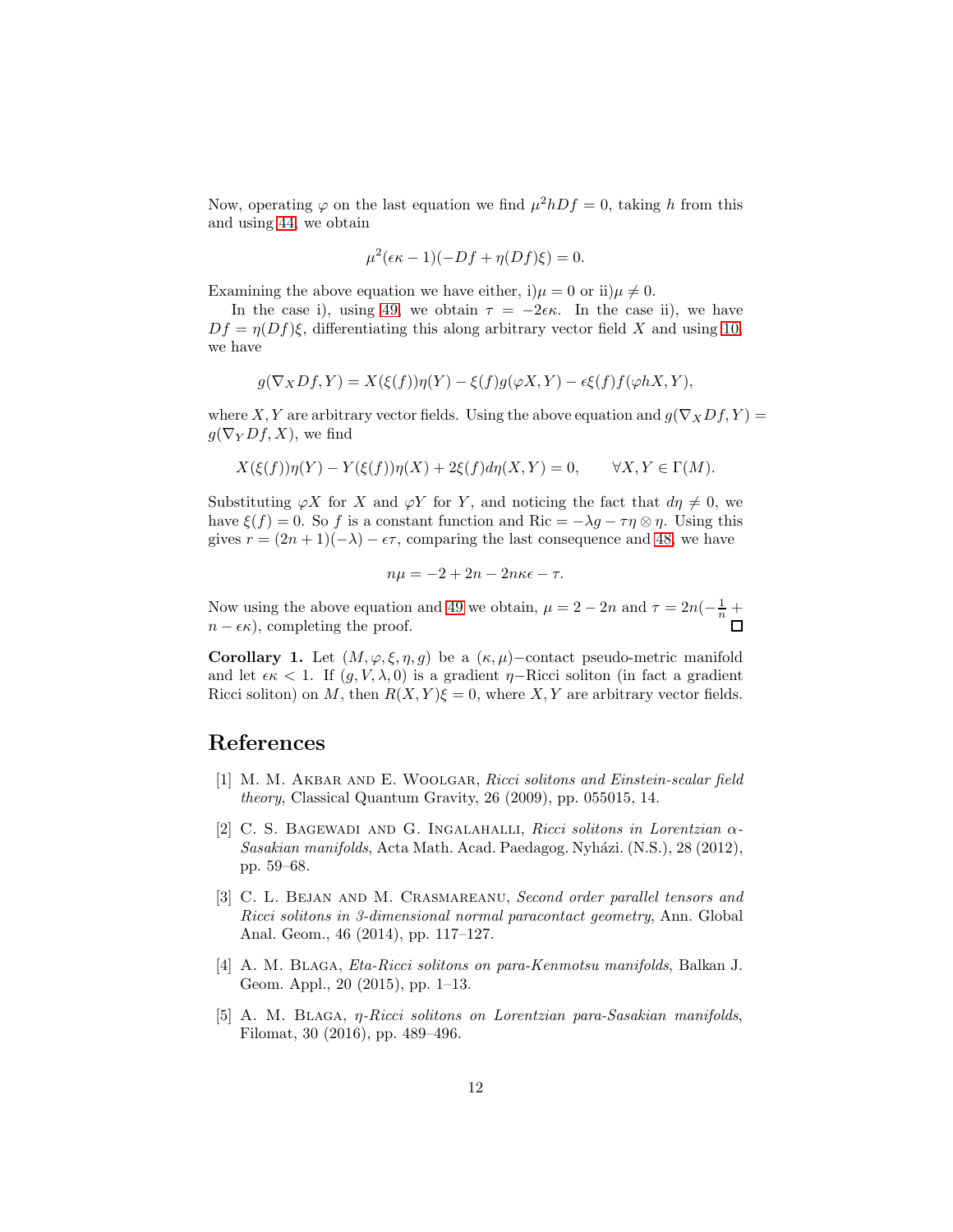- <span id="page-12-7"></span>[6] A. BRAVETTI, C. S. LOPEZ-MONSALVO, AND F. NETTEL, Contact symmetries and Hamiltonian thermodynamics, Ann. Physics, 361 (2015), pp. 377–400.
- <span id="page-12-8"></span>[7] J. L. CABRERIZO, M. FERNÁNDEZ, AND J. S. GÓMEZ, The contact magnetic flow in 3D Sasakian manifolds, J. Phys. A, 42 (2009), pp. 195201, 10.
- <span id="page-12-11"></span><span id="page-12-6"></span>[8] G. CALVARUSO AND D. PERRONE, Contact pseudo-metric manifolds, Differential Geom. Appl., 28 (2010), pp. 615–634.
- [9] J. T. CHO AND M. KIMURA, Ricci solitons and real hypersurfaces in a complex space form, Tohoku Mathematical Journal, Second Series, 61 (2009), pp. 205–212.
- <span id="page-12-2"></span><span id="page-12-1"></span>[10] O. CHODOSH AND F. T.-H. FONG, Rotational symmetry of conical Kähler-Ricci solitons, Math. Ann., 364 (2016), pp. 777–792.
- $[11]$  C. CALIN AND M. CRASMAREANU, From the Eisenhart problem to Ricci solitons in f-Kenmotsu manifolds, Bull. Malays. Math. Sci. Soc. (2), 33 (2010), pp. 361–368.
- <span id="page-12-13"></span>[12] K. Duggal, Space time manifolds and contact structures, International Journal of Mathematics and Mathematical Sciences, 13 (1990), pp. 545– 553.
- <span id="page-12-5"></span>[13] D. FRIEDAN, *Nonlinear models in*  $2 + \varepsilon$  dimensions, Phys. Rev. Lett., 45 (1980), pp. 1057–1060.
- <span id="page-12-3"></span>[14] A. FUTAKI, H. ONO, AND G. WANG, Transverse Kähler geometry of Sasaki manifolds and toric Sasaki-Einstein manifolds, J. Differential Geom., 83 (2009), pp. 585–635.
- <span id="page-12-12"></span>[15] N. GHAFFARZADEH AND M. FAGHFOURI, On contact pseudo-metric manifolds satisfying a nullity condition, J. Math. Anal. Appl., 497 (2021), pp. 124849, 16.
- <span id="page-12-4"></span>[16] A. GHOSH AND R. SHARMA, Sasakian metric as a Ricci soliton and related results, Journal of Geometry and Physics, 75 (2014), pp. 1–6.
- <span id="page-12-0"></span>[17] R. S. HAMILTON, The Ricci flow on surfaces, in Mathematics and general relativity (Santa Cruz, CA, 1986), vol. 71 of Contemp. Math., Amer. Math. Soc., Providence, RI, 1988, pp. 237–262.
- <span id="page-12-10"></span>[18] G. HERCZEG AND A. WALDRON, Contact geometry and quantum mechanics, Physics Letters B, 781 (2018), pp. 312–315.
- <span id="page-12-9"></span>[19] J. KÄLLÉN AND M. ZABZINE, Twisted supersymmetric 5d yang-mills theory and contact geometry, Journal of High Energy Physics, 2012 (2012), p. 125.